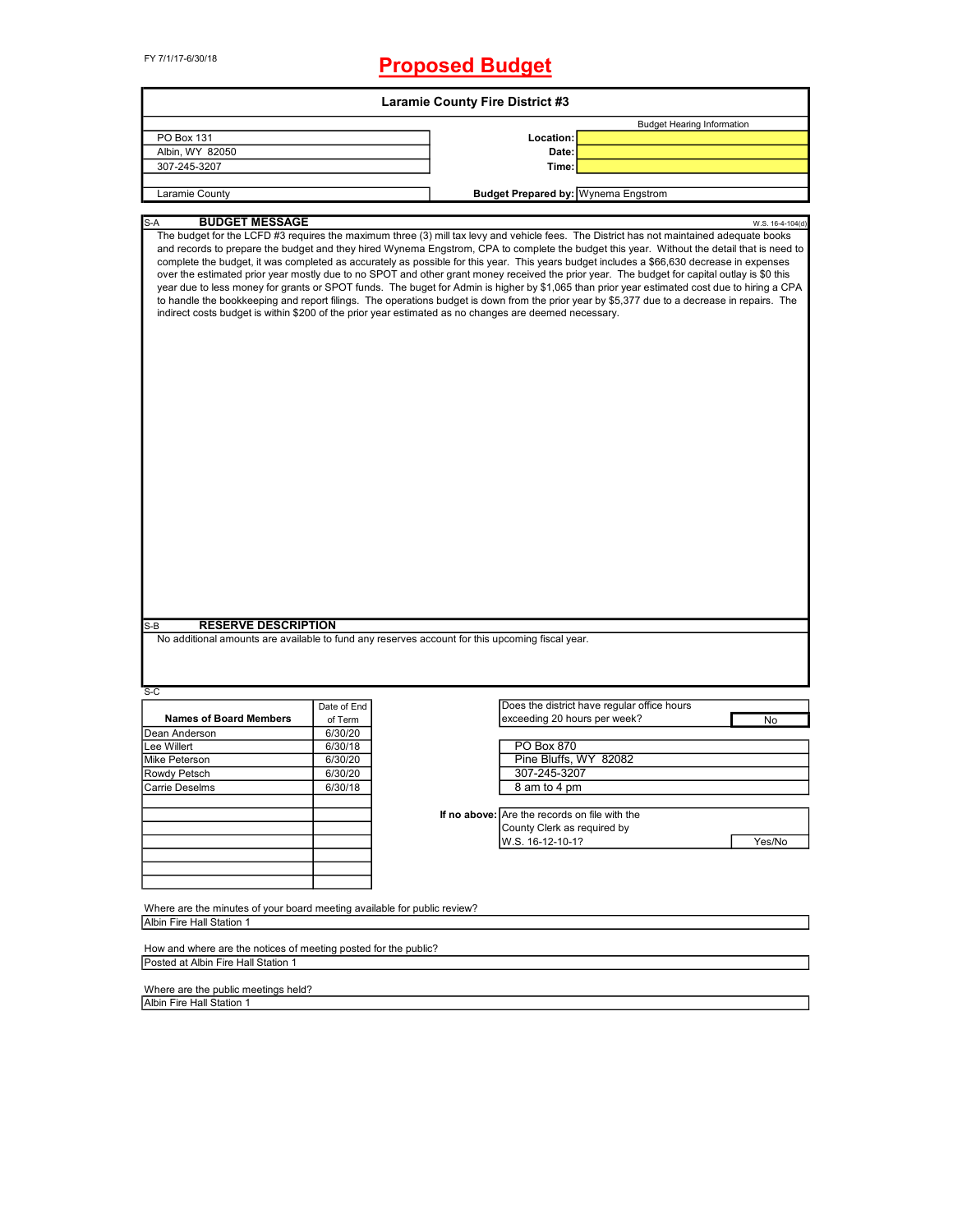### **PROPOSED BUDGET SUMMARY**

|       | <b>OVERVIEW</b>                                             | 2015-2016<br>Actual | 2016-2017<br>Estimated | 2017-2018<br>Proposed | Pending<br>Approval |
|-------|-------------------------------------------------------------|---------------------|------------------------|-----------------------|---------------------|
| $S-1$ | <b>Total Budgeted Expenditures</b>                          | \$404.656           | \$100.726              | \$34.096              |                     |
| $S-2$ | <b>Total Principal to Pay on Debt</b>                       | \$0                 | \$0                    |                       |                     |
| $S-3$ | <b>Total Change to Restricted Funds</b>                     | \$0                 | \$0                    |                       |                     |
|       |                                                             |                     |                        |                       |                     |
| $S-4$ | <b>Total General Fund and Forecasted Revenues Available</b> | \$507,035           | \$202,081              | \$193.205             |                     |
|       |                                                             |                     |                        |                       |                     |
| $S-5$ | Amount requested from County Commissioners                  | \$106,700           | \$94,465               |                       | \$69,521            |
|       |                                                             |                     |                        |                       |                     |
| $S-6$ | <b>Additional Funding Needed:</b>                           |                     |                        |                       |                     |

| <b>REVENUE SUMMARY</b> |                                              | 2015-2016        | 2016-2017        | 2017-2018        | Pending                                                                                                                                                                                                                              |
|------------------------|----------------------------------------------|------------------|------------------|------------------|--------------------------------------------------------------------------------------------------------------------------------------------------------------------------------------------------------------------------------------|
|                        |                                              | Actual           | Estimated        | Proposed         | Approval                                                                                                                                                                                                                             |
|                        |                                              |                  |                  |                  |                                                                                                                                                                                                                                      |
| $S-7$                  | <b>Operating Revenues</b>                    | \$0              | \$0              | \$0              | <u>tiko d</u>                                                                                                                                                                                                                        |
| $S-8$                  | Tax levy (From the County Treasurer)         | \$56,726         | \$59,405         | \$59,932         | <b>Romando</b>                                                                                                                                                                                                                       |
| $S-9$                  | <b>Government Support</b>                    | \$335,581        | \$0              | \$0              | en de la filosofia<br>Altres de la filosofia                                                                                                                                                                                         |
| $S-10$                 | Grants                                       | \$0              | \$5,500          | \$0              | en de la familie de la familie de la familie de la familie de la familie de la familie de la familie de la fa<br>Constituit de la familie de la familie de la familie de la familie de la familie de la familie de la familie d      |
| $S-11$                 | Other County Support (Not from Co. Treas.)   | \$49,974         | \$35,060         | \$9,589          | <b>Santana</b>                                                                                                                                                                                                                       |
| $S-12$                 | <b>Miscellaneous</b>                         | \$158            | \$252            | \$200            | SZ                                                                                                                                                                                                                                   |
| $S-13$                 | <b>Other Forecasted Revenue</b>              | \$7,753          | \$21,245         | \$3,620          | <u> Salari </u>                                                                                                                                                                                                                      |
|                        |                                              |                  |                  |                  |                                                                                                                                                                                                                                      |
| $S-14$                 | <b>Total Revenue</b>                         | \$450,192        | \$121,462        | \$73,341         |                                                                                                                                                                                                                                      |
|                        | FY 7/1/17-6/30/18                            |                  |                  |                  | Laramie County Fire District #3                                                                                                                                                                                                      |
|                        | <b>EXPENDITURE SUMMARY</b>                   | 2015-2016        | 2016-2017        | 2017-2018        | Pending                                                                                                                                                                                                                              |
|                        |                                              | Actual           | Estimated        | Proposed         | Approval                                                                                                                                                                                                                             |
|                        |                                              |                  |                  |                  |                                                                                                                                                                                                                                      |
| $S-15$                 | <b>Capital Outlay</b>                        | \$336,060        | \$62,501         | \$0              | e de la composición de la composición de la composición de la composición de la composición de la composición<br>Altre de la composición de la composición de la composición de la composición de la composición de la composic<br>C |
| $S-16$                 | <b>Interest and Fees On Debt</b>             | \$0              | \$0              | \$0              |                                                                                                                                                                                                                                      |
| $S-17$                 | <b>Administration</b>                        | \$37.624         | \$5.481          | \$6.546          | <b>SERBAC</b>                                                                                                                                                                                                                        |
| $S-18$                 | <b>Operations</b>                            | \$18,948         | \$27,427         | \$22,050         | <u>Silli Stats</u>                                                                                                                                                                                                                   |
| $S-19$                 | <b>Indirect Costs</b>                        | \$12,024         | \$5,317          | \$5,500          | 33.38                                                                                                                                                                                                                                |
|                        |                                              |                  |                  |                  |                                                                                                                                                                                                                                      |
| $S-20$                 | <b>Total Expenditures</b>                    | \$404,656        | \$100,726        | \$34,096         | 234.335                                                                                                                                                                                                                              |
|                        |                                              |                  |                  |                  |                                                                                                                                                                                                                                      |
|                        | <b>DEBT SUMMARY</b>                          | 2015-2016        | 2016-2017        | 2017-2018        | Pending                                                                                                                                                                                                                              |
|                        |                                              | Actual           | Estimated        | Proposed         | Approval                                                                                                                                                                                                                             |
|                        |                                              |                  |                  |                  |                                                                                                                                                                                                                                      |
| $S-21$                 | <b>Principal Paid on Debt</b>                | \$0              | \$0              | \$0              | en eller<br>Stadt skrivet                                                                                                                                                                                                            |
|                        |                                              |                  |                  |                  |                                                                                                                                                                                                                                      |
|                        | <b>CASH AND INVESTMENTS</b>                  | 2015-2016        | 2016-2017        | 2017-2018        | Pending                                                                                                                                                                                                                              |
|                        |                                              | Actual           | Estimated        | Proposed         | Approval                                                                                                                                                                                                                             |
|                        |                                              |                  |                  |                  |                                                                                                                                                                                                                                      |
| $S-22$                 | <b>TOTAL GENERAL FUNDS</b>                   | \$56,843         | \$80,619         |                  | \$119,864 \$119.864                                                                                                                                                                                                                  |
|                        |                                              |                  |                  |                  |                                                                                                                                                                                                                                      |
|                        | <b>Summary of Reserve Funds</b>              |                  |                  |                  |                                                                                                                                                                                                                                      |
| $S-23$                 | <b>Beginning Balance in Reserve Accounts</b> |                  |                  |                  | <u> Kalendaria (</u>                                                                                                                                                                                                                 |
| $S-24$                 | a. Depreciation Reserve<br>b. Other Reserve  | \$143,490<br>\$0 | \$143,490<br>\$0 | \$143,490<br>\$0 | e e controllo                                                                                                                                                                                                                        |
| $S-25$                 |                                              |                  | \$22,595         |                  | <u> Kalendaria (</u>                                                                                                                                                                                                                 |
| $S-26$                 | c. Emergency Reserve (Cash)                  | \$22,595         |                  | \$22,595         |                                                                                                                                                                                                                                      |
|                        | Total Reserves (a+b+c)                       | \$166,085        | \$166,085        | \$166,085        | <b>RASS OBS</b>                                                                                                                                                                                                                      |
| S-27                   | Amount to be added                           |                  |                  |                  |                                                                                                                                                                                                                                      |
| $S-28$                 | a. Depreciation Reserve                      | \$0              | \$0              | \$0              | en de la f                                                                                                                                                                                                                           |
| $S-29$                 | b. Other Reserve                             | \$0              | \$0              | \$0              | en de la filosofia<br>Alba                                                                                                                                                                                                           |
| $S-30$                 | c. Emergency Reserve (Cash)                  | \$0              | \$0              | \$0              | en de la filosofia<br>Maria de la filosofia                                                                                                                                                                                          |
|                        | Total to be added (a+b+c)                    | \$0              | \$0              | \$0              | en en de la familie de la familie de la familie de la familie de la familie de la familie de la familie de la<br>Establecidad                                                                                                        |

S-31 **Subtotal** \$166,085 \$166,085 \$166,085 **Less Total to be spent because the contract of the contract of the spent solution of the spent solution of the spent solution of the spent solution of the spent solution of the spent solution of the spent solution of th** S-33 **TOTAL RESERVES AT END OF FISCAL YEAR** \$166,085 \$166,085 \$166,085 \$166,085

*End of Summary*

*Budget Officer / District Official (if not same as "Submitted by")*

Date adopted by Special District

Albin, WY 82050 **DISTRICT ADDRESS:** PO Box 131 **PREPARED BY:** Wynema Engstrom

**DISTRICT PHONE:** 307-245-3207

3/27/17 *Form approved by Wyoming Department of Audit, Public Funds Division* Prepared in compliance with the Uniform Municipal Fiscal Procedures Act (W.S. 16-4-101 through 124) as it applies.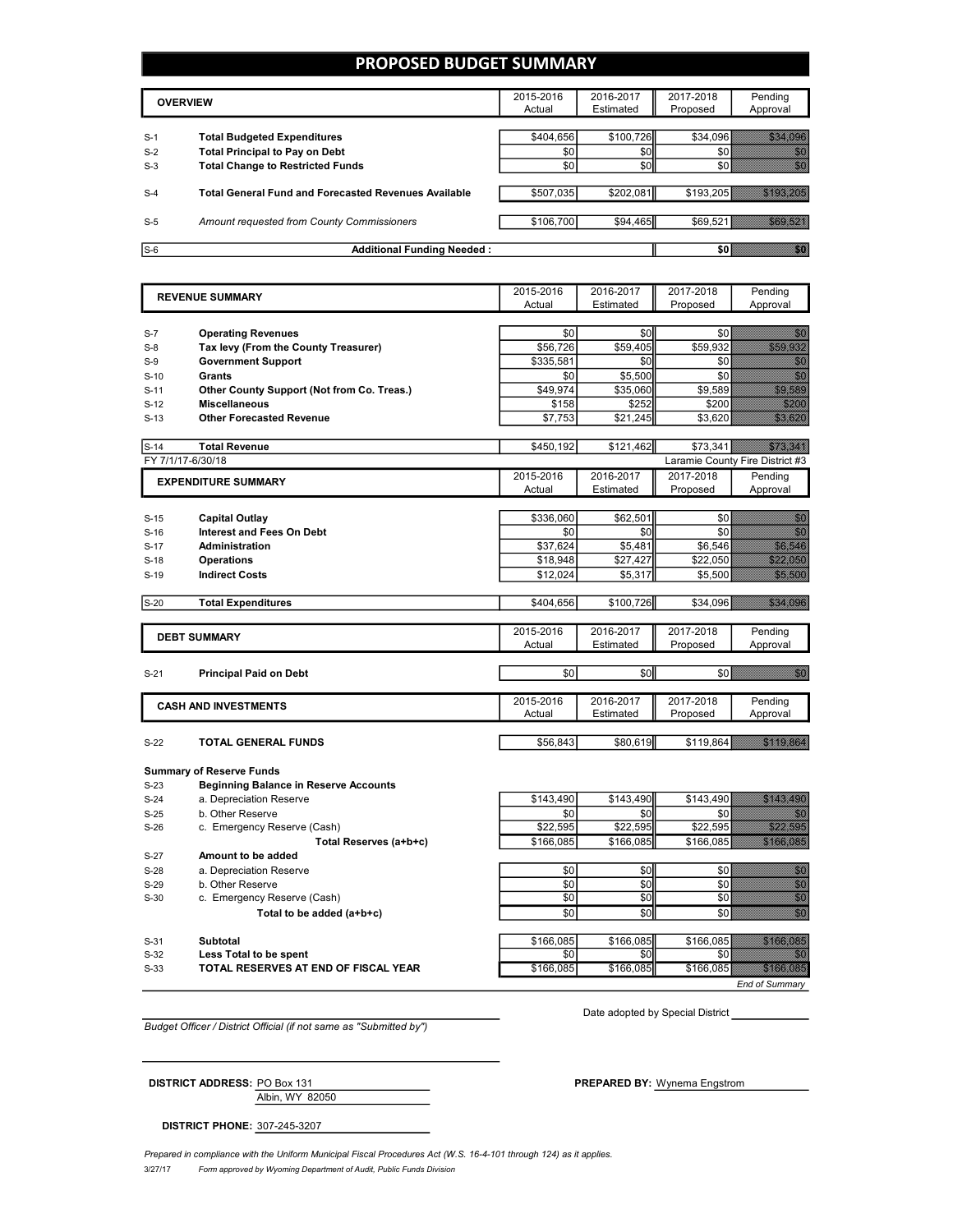# **Proposed Budget**

|                  | Laramie County Fire District #3                              |           |           | <b>FYE</b> | 6/30/2018                        |
|------------------|--------------------------------------------------------------|-----------|-----------|------------|----------------------------------|
|                  | <b>NAME OF DISTRICT/BOARD</b>                                |           |           |            |                                  |
|                  | PROPERTY TAXES AND ASSESSMENTS                               |           |           |            |                                  |
|                  |                                                              |           |           |            |                                  |
|                  |                                                              | 2015-2016 | 2016-2017 | 2017-2018  | Pending                          |
|                  |                                                              | Actual    | Estimated | Proposed   | Approval                         |
| $R-1$            | <b>Property Taxes and Assessments Received</b>               |           |           |            |                                  |
| $R-1.1$          | Tax Levy (From the County Treasurer)                         | \$56,726  | \$59,405  | \$59,932   | <b>RESIDENT</b>                  |
| $R-1.2$          | <b>Other County Support</b>                                  | \$49.974  | \$35,060  | \$9,589    | <b>RADAR AND STATE</b>           |
|                  |                                                              |           |           |            |                                  |
|                  | <b>FORECASTED REVENUE</b>                                    |           |           |            |                                  |
|                  |                                                              |           |           |            |                                  |
|                  |                                                              | 2015-2016 | 2016-2017 | 2017-2018  | Pending                          |
|                  |                                                              | Actual    | Estimated | Proposed   | Approval                         |
| $R-2$            | <b>Revenues from Other Governments</b>                       |           |           |            |                                  |
| $R-2.1$          | State Aid                                                    | \$223,000 |           |            |                                  |
| $R-2.2$          | Additional County Aid (non-treasurer)                        |           |           |            |                                  |
| $R-2.3$          | City (or Town) Aid                                           | \$53,261  |           |            |                                  |
| $R-2.4$          | Other (Specify)<br>Federal fire pmts                         | \$59,320  |           |            |                                  |
| $R-2.5$          | <b>Total Government Support</b>                              | \$335,581 | \$0       | \$0        | <b>BAR</b>                       |
| $R-3$<br>$R-3.1$ | <b>Operating Revenues</b>                                    |           |           |            |                                  |
| $R-3.2$          | <b>Customer Charges</b><br>Sales of Goods or Services        |           |           |            |                                  |
| $R-3.3$          | <b>Other Assessments</b>                                     |           |           |            |                                  |
| $R-3.4$          | <b>Total Operating Revenues</b>                              | \$0       | \$0       | \$0        | an dhe                           |
| $R-4$            | Grants                                                       |           |           |            |                                  |
| $R-4.1$          | <b>Direct Federal Grants</b>                                 |           |           |            |                                  |
| $R-4.2$          | <b>Federal Grants thru State Agencies</b>                    |           |           |            |                                  |
| $R-4.3$          | <b>Grants from State Agencies</b>                            |           | \$5,500   |            |                                  |
| $R-4.4$          | <b>Total Grants</b>                                          | \$0       | \$5,500   | \$0        | en eller<br>Britten              |
| $R-5$            | <b>Miscellaneous Revenue</b>                                 |           |           |            |                                  |
| $R-5.1$          | Interest                                                     | \$158     | \$252     | \$200      | <b>SANDA</b>                     |
| $R-5.2$          | Other: Specify                                               |           |           |            |                                  |
| $R-5.3$          | Other: Additional                                            |           |           |            |                                  |
| $R-5.4$          | <b>Total Miscellaneous</b>                                   | \$158     | \$252     | \$200      | <b>SZARKA</b>                    |
| $R-5.5$          | <b>Total Forecasted Revenue</b>                              | \$335,739 | \$5,752   | \$200      |                                  |
| $R-6$            | <b>Other Forecasted Revenue</b>                              |           |           |            |                                  |
| $R-6.1$          | a. Other past due-as estimated by Co. Treas.                 |           |           |            |                                  |
| $R-6.2$          | b. Other forecasted revenue (specify):                       |           |           |            |                                  |
| $R-6.3$          | donations, insurance rebates etc                             | \$7,753   |           |            |                                  |
| $R-6.4$          | Insurance proceeds                                           |           | \$7,480   |            |                                  |
| $R-6.5$          | See Additional Details                                       |           | \$13.765  | \$3.620    | <b>SANTA DE LA PRODUCTIVA DE</b> |
| $R-6.6$          | Total Other Forecasted Revenue (a+b) with additional details | \$7,753   | \$21,245  | \$3,620    | UMUMUMU<br>UMUMUMUM              |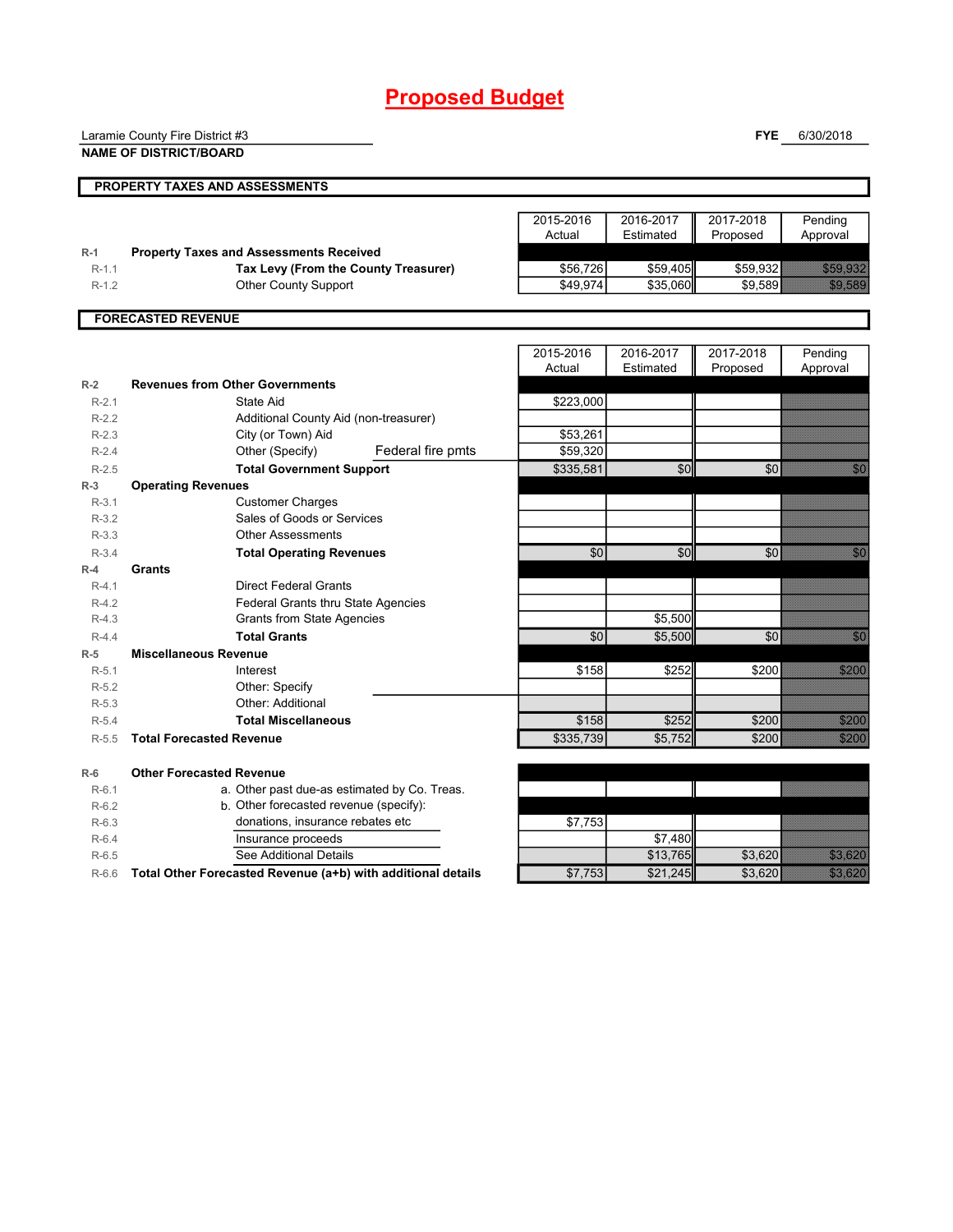## **CAPITAL OUTLAY BUDGET**

| E-1       | <b>Capital Outlay</b> |                         |
|-----------|-----------------------|-------------------------|
| $E - 1.1$ |                       | <b>Real Property</b>    |
| $E - 1.2$ |                       | Vehicles                |
| $F-1.3$   |                       | <b>Office Equipment</b> |
| $F-14$    |                       | Other (Specify)         |
| $F-1.5$   |                       | equip/vehicles          |
| $F-16$    |                       |                         |
| $E - 1.7$ |                       |                         |
| E-1.8     | TOTAL CAPITAL OUTLAY  |                         |

|         |                       |                      | 2015-2016 | 2016-2017 | 2017-2018 | Pending         |
|---------|-----------------------|----------------------|-----------|-----------|-----------|-----------------|
|         |                       |                      | Actual    | Estimated | Proposed  | Approval        |
|         | <b>Capital Outlay</b> |                      |           |           |           |                 |
| $E-1.1$ |                       | <b>Real Property</b> |           |           |           |                 |
| $E-1.2$ |                       | Vehicles             |           |           |           |                 |
| $E-1.3$ |                       | Office Equipment     |           |           |           |                 |
| $E-1.4$ |                       | Other (Specify)      |           |           |           |                 |
| $E-1.5$ |                       | equip/vehicles       | \$336,060 | \$62,501  | \$0       |                 |
| $E-1.6$ |                       |                      |           |           |           |                 |
| $E-1.7$ |                       |                      |           |           |           |                 |
| $E-1.8$ | TOTAL CAPITAL OUTLAY  |                      | \$336,060 | \$62,501  | \$0       | <u> Thur Si</u> |

#### **ADMINISTRATION BUDGET**

|           |                                      |                                 | Actual   | Estimated | Proposed |
|-----------|--------------------------------------|---------------------------------|----------|-----------|----------|
| $E-2$     | <b>Personnel Services</b>            |                                 |          |           |          |
| $E - 2.1$ |                                      | Administrator                   |          |           |          |
| $E-2.2$   |                                      | Secretary                       |          |           |          |
| $E-2.3$   |                                      | Clerical                        |          |           |          |
| $E-2.4$   |                                      | Other (Specify)                 |          |           |          |
| $E-2.5$   |                                      |                                 |          |           |          |
| $E-2.6$   |                                      |                                 |          |           |          |
| $E - 2.7$ |                                      |                                 |          |           |          |
| $E-3$     | <b>Board Expenses</b>                |                                 |          |           |          |
| $E - 3.1$ |                                      | Travel                          |          |           |          |
| $E-3.2$   |                                      | Mileage                         |          |           |          |
| $E-3.3$   |                                      | Other (Specify)                 |          |           |          |
| $E - 3.4$ |                                      |                                 |          |           |          |
| $E-3.5$   |                                      |                                 |          |           |          |
| $E - 3.6$ |                                      |                                 |          |           |          |
| $E-4$     | <b>Contractual Services</b>          |                                 |          |           |          |
| $E-4.1$   |                                      | Legal                           |          | \$1,295   | \$750    |
| $E-4.2$   |                                      | Accounting/Auditing             |          | \$2,700   | \$3,946  |
| $E-4.3$   |                                      | Other (Specify)                 |          |           |          |
| $E-4.4$   |                                      | Election judges                 |          | \$40      | \$0      |
| $E-4.5$   |                                      | Advertising                     |          | \$60      | \$100    |
| $E-4.6$   |                                      | see additional details          |          | \$400     | \$600    |
| $E-5$     | <b>Other Administrative Expenses</b> |                                 |          |           |          |
| $E - 5.1$ |                                      | <b>Office Supplies</b>          |          | \$984     | \$1,000  |
| $E-5.2$   |                                      | Office equipment, rent & repair |          |           |          |
| $E - 5.3$ |                                      | Education                       |          |           |          |
| $E-5.4$   |                                      | Registrations                   |          |           |          |
| $E-5.5$   |                                      | Other (Specify)                 |          |           |          |
| $E-5.6$   |                                      | <b>Total Admin</b>              | \$37,624 |           |          |
| $E-5.7$   |                                      | Other                           |          | \$2       | \$150    |
| $E - 5.8$ |                                      |                                 |          |           |          |
| $E-6$     | <b>TOTAL ADMINISTRATION</b>          |                                 | \$37,624 | \$5,481   | \$6,546  |

|                          |                                      |                                 | 2015-2016 | 2016-2017 | 2017-2018 | Pending        |
|--------------------------|--------------------------------------|---------------------------------|-----------|-----------|-----------|----------------|
|                          |                                      |                                 | Actual    | Estimated | Proposed  | Approval       |
| Ż                        | <b>Personnel Services</b>            |                                 |           |           |           |                |
| $E - 2.1$                |                                      | Administrator                   |           |           |           |                |
| $E - 2.2$                |                                      | Secretary                       |           |           |           |                |
| $E - 2.3$                |                                      | Clerical                        |           |           |           |                |
| $E - 2.4$                |                                      | Other (Specify)                 |           |           |           |                |
| $E - 2.5$                |                                      |                                 |           |           |           |                |
| $E - 2.6$                |                                      |                                 |           |           |           |                |
| $E - 2.7$                |                                      |                                 |           |           |           |                |
| $\overline{\phantom{0}}$ | <b>Board Expenses</b>                |                                 |           |           |           |                |
| $E - 3.1$                |                                      | Travel                          |           |           |           |                |
| $E - 3.2$                |                                      | Mileage                         |           |           |           |                |
| $E - 3.3$                |                                      | Other (Specify)                 |           |           |           |                |
| $E - 3.4$                |                                      |                                 |           |           |           |                |
| $E - 3.5$<br>$E - 3.6$   |                                      |                                 |           |           |           |                |
| ļ.                       | <b>Contractual Services</b>          |                                 |           |           |           |                |
| $E - 4.1$                |                                      | Legal                           |           | \$1,295   | \$750     | <b>STARS</b>   |
| $E-4.2$                  |                                      | Accounting/Auditing             |           | \$2,700   | \$3,946   | <b>33.343</b>  |
| $E-4.3$                  |                                      | Other (Specify)                 |           |           |           |                |
| $E - 4.4$                |                                      | Election judges                 |           | \$40      | \$0       |                |
| $E - 4.5$                |                                      | Advertising                     |           | \$60      | \$100     |                |
| $E - 4.6$                |                                      | see additional details          |           | \$400     | \$600     | 3888           |
| $\overline{\phantom{a}}$ | <b>Other Administrative Expenses</b> |                                 |           |           |           |                |
| $E - 5.1$                |                                      | <b>Office Supplies</b>          |           | \$984     | \$1,000   | 52.000         |
| $E - 5.2$                |                                      | Office equipment, rent & repair |           |           |           |                |
| $E - 5.3$                |                                      | Education                       |           |           |           |                |
| $E - 5.4$                |                                      | Registrations                   |           |           |           |                |
| $E - 5.5$                |                                      | Other (Specify)                 |           |           |           |                |
| $E - 5.6$                |                                      | <b>Total Admin</b>              | \$37,624  |           |           |                |
| $E - 5.7$                |                                      | Other                           |           | \$2       | \$150     |                |
| $E - 5.8$                |                                      |                                 |           |           |           |                |
| ŝ                        | <b>TOTAL ADMINISTRATION</b>          |                                 | \$37,624  | \$5,481   | \$6,546   | <b>Service</b> |
|                          |                                      |                                 |           |           |           |                |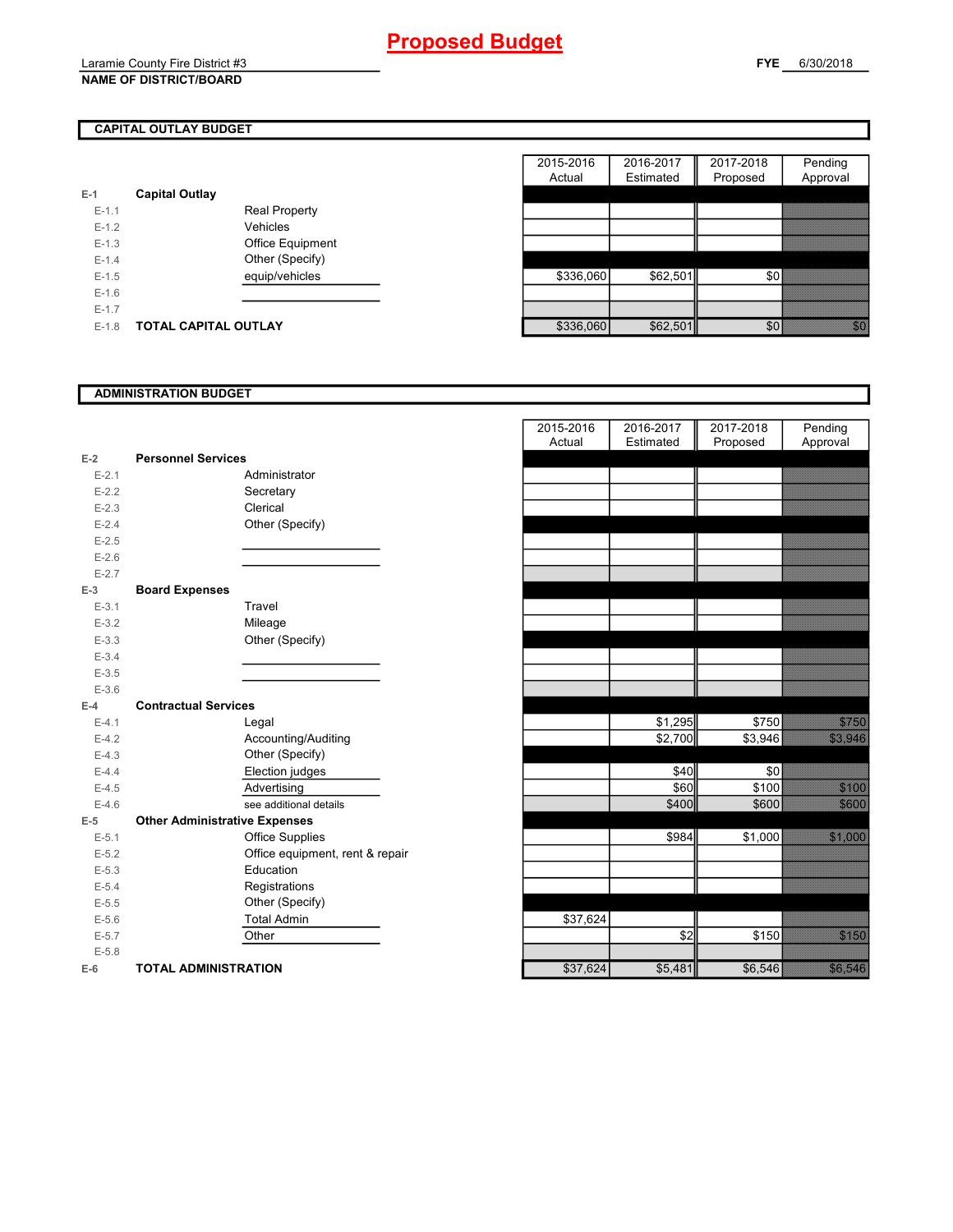# **Proposed Budget**

Laramie County Fire District #3

### **OPERATIONS BUDGET**

|           | <b>Personnel Services</b>              |  |
|-----------|----------------------------------------|--|
| $E-7$     |                                        |  |
| $E - 7.1$ | Wages--Operations                      |  |
| $E - 7.2$ | <b>Service Contracts</b>               |  |
| $E - 7.3$ | Other (Specify)                        |  |
| $E - 7.4$ | Firefighting                           |  |
| $E - 7.5$ |                                        |  |
| $E - 7.6$ |                                        |  |
| $E-8$     | <b>Travel</b>                          |  |
| $E-8.1$   | Mileage                                |  |
| $E-8.2$   | Other (Specify)                        |  |
| $E-8.3$   | Lodging                                |  |
| $E-8.4$   |                                        |  |
| $E-8.5$   |                                        |  |
| $E-9$     | <b>Operating supplies (List)</b>       |  |
| $E-9.1$   | Supplies                               |  |
| $E-9.2$   | Fuel                                   |  |
| $E-9.3$   | Miscellaneous                          |  |
| $E-9.4$   | Fire hose, flares etc                  |  |
| $E-9.5$   | see additional details                 |  |
| $E-10$    | <b>Program Services (List)</b>         |  |
| $E-10.1$  | Training                               |  |
| $E-10.2$  | Registrations                          |  |
| $E-10.3$  | Dispatcher                             |  |
| $E-10.4$  | Miscellaneous                          |  |
| $E-10.5$  |                                        |  |
| $E-11$    | <b>Contractual Arrangements (List)</b> |  |
| $E-11.1$  |                                        |  |
| $E-11.2$  |                                        |  |
| $E-11.3$  |                                        |  |
| $E-11.4$  |                                        |  |
| $E-11.5$  |                                        |  |
| $E-12$    | <b>Other operations (Specify)</b>      |  |
| $E-12.1$  | <b>Total Operations</b>                |  |
| $E-12.2$  | <b>Utilities</b>                       |  |
| $E-12.3$  | <b>Building maintenance</b>            |  |
| $E-12.4$  | Other (Specify)                        |  |
| $E-12.5$  | see additional details                 |  |
| $E-13$    | <b>TOTAL OPERATIONS</b>                |  |
|           |                                        |  |

|                |                                        | 2015-2016 | 2016-2017           | 2017-2018           | Pending                                                                                                              |
|----------------|----------------------------------------|-----------|---------------------|---------------------|----------------------------------------------------------------------------------------------------------------------|
| $\overline{7}$ | <b>Personnel Services</b>              | Actual    | Estimated           | Proposed            | Approval                                                                                                             |
| $E - 7.1$      | Wages--Operations                      |           |                     |                     |                                                                                                                      |
| $E - 7.2$      | <b>Service Contracts</b>               |           |                     |                     |                                                                                                                      |
| $E - 7.3$      | Other (Specify)                        |           |                     |                     |                                                                                                                      |
| $E - 7.4$      | Firefighting                           |           | \$790               | \$1,000             | a a concernation and a concern of the concern of the concern of the concern of the concern of the concern of         |
| $E - 7.5$      |                                        |           |                     |                     |                                                                                                                      |
| $E - 7.6$      |                                        |           |                     |                     |                                                                                                                      |
| 8              | <b>Travel</b>                          |           |                     |                     |                                                                                                                      |
| $E-8.1$        | Mileage                                |           |                     | \$1,400             |                                                                                                                      |
| $E-8.2$        | Other (Specify)                        |           |                     |                     |                                                                                                                      |
| $E-8.3$        | Lodging                                |           | \$793               | \$1,000             | 3888                                                                                                                 |
| $E-8.4$        |                                        |           |                     |                     |                                                                                                                      |
| $E-8.5$        |                                        |           |                     |                     |                                                                                                                      |
| 9              | <b>Operating supplies (List)</b>       |           |                     |                     |                                                                                                                      |
| $E-9.1$        | Supplies                               |           | \$1,613             | \$1,500             |                                                                                                                      |
| $E-9.2$        | Fuel                                   |           | $\overline{$}1,268$ | \$1,700             | <b>1999 - 1999 - 1999 - 1999 - 1999 - 1999 - 1999 - 1999 - 1999 - 1999 - 1999 - 1999 - 1999 - 1999 - 1999 - 1999</b> |
| $E-9.3$        | Miscellaneous                          |           | \$311               | \$150               |                                                                                                                      |
| $E-9.4$        | Fire hose, flares etc                  |           | \$1,148             | \$1,100             |                                                                                                                      |
| $E-9.5$        | see additional details                 |           | \$203               | \$300               | 333                                                                                                                  |
| $-10$          | <b>Program Services (List)</b>         |           |                     |                     |                                                                                                                      |
| $E-10.1$       | Training                               |           |                     | \$1,000             |                                                                                                                      |
| $E-10.2$       | Registrations                          |           |                     | \$1,000             |                                                                                                                      |
| $E-10.3$       | Dispatcher                             |           | \$1,288             | \$1,300             |                                                                                                                      |
| $E-10.4$       | Miscellaneous                          |           | \$922               | \$100               | 37038                                                                                                                |
| $E-10.5$       |                                        |           |                     |                     |                                                                                                                      |
| $-11$          | <b>Contractual Arrangements (List)</b> |           |                     |                     |                                                                                                                      |
| $E-11.1$       |                                        |           |                     |                     |                                                                                                                      |
| $E-11.2$       |                                        |           |                     |                     |                                                                                                                      |
| $E-11.3$       |                                        |           |                     |                     |                                                                                                                      |
| $E-11.4$       |                                        |           |                     |                     |                                                                                                                      |
| $E-11.5$       |                                        |           |                     |                     |                                                                                                                      |
| $-12$          | <b>Other operations (Specify)</b>      |           |                     |                     |                                                                                                                      |
| $E-12.1$       | <b>Total Operations</b>                | \$18,948  |                     |                     |                                                                                                                      |
| $E-12.2$       | <b>Utilities</b>                       |           | \$7,660             | \$7,700             |                                                                                                                      |
| $E-12.3$       | <b>Building maintenance</b>            |           | \$23                | \$1,500             |                                                                                                                      |
| $E-12.4$       | Other (Specify)                        |           | \$2,880             | \$300               | <b>SANTA COM</b>                                                                                                     |
| $E-12.5$       | see additional details                 |           | \$8,528             | $\overline{$}1,000$ | <u>e de la construcción de la construcción de la construcción de la construcción de la construcción de la constr</u> |
| $-13$          | <b>TOTAL OPERATIONS</b>                | \$18,948  | \$27,427            | \$22,050            | a a concelho ann an                                                                                                  |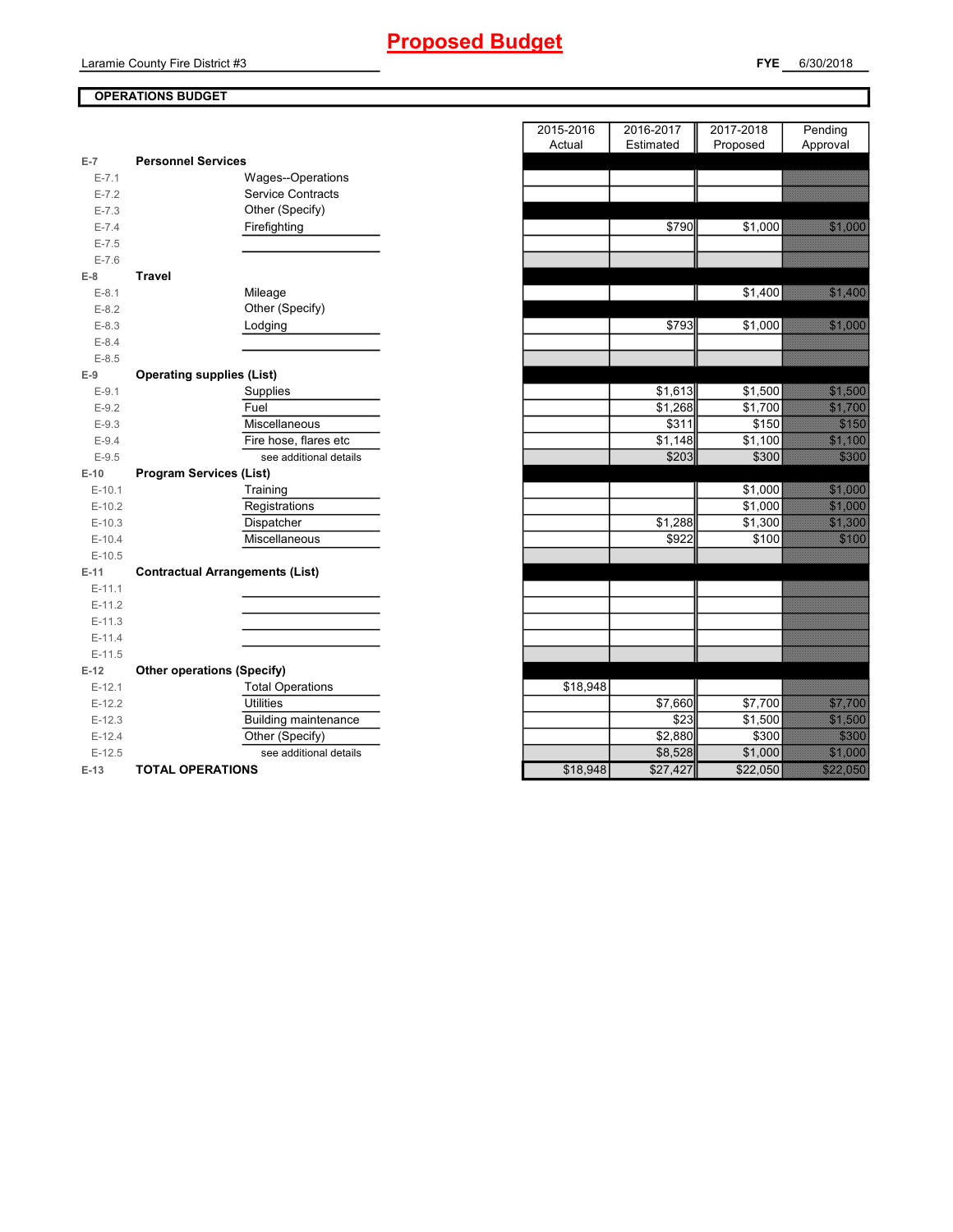### **INDIRECT COSTS BUDGET**

|          |                              | Actual   |
|----------|------------------------------|----------|
| $E-14$   | Insurance                    |          |
| $E-14.1$ | Liability                    |          |
| $E-14.2$ | Buildings and vehicles       |          |
| $E-14.3$ | Equipment                    |          |
| $E-14.4$ | Other (Specify)              |          |
| $E-14.5$ | <b>Bonds</b>                 |          |
| $E-14.6$ |                              |          |
| $E-14.7$ |                              |          |
| $E-15$   | Indirect payroll costs:      |          |
| $E-15.1$ | FICA (Social Security) taxes |          |
| $E-15.2$ | <b>Workers Compensation</b>  |          |
| $E-15.3$ | <b>Unemployment Taxes</b>    |          |
| $E-15.4$ | Retirement                   |          |
| $E-15.5$ | <b>Health Insurance</b>      |          |
| $E-15.6$ | Other (Specify)              |          |
| $E-15.7$ | <b>Total Indirect</b>        | \$12,024 |
| $E-15.8$ |                              |          |
| $E-15.9$ |                              |          |
| $E-16$   | <b>Depreciation Expenses</b> |          |
| $E-17$   | <b>TOTAL INDIRECT COSTS</b>  | \$12,024 |

|          |                               | 2015-2016 | 2016-2017 | 2017-2018 | Pending                                                                                                        |
|----------|-------------------------------|-----------|-----------|-----------|----------------------------------------------------------------------------------------------------------------|
|          |                               | Actual    | Estimated | Proposed  | Approval                                                                                                       |
| $E-14$   | Insurance                     |           |           |           |                                                                                                                |
| $E-14.1$ | Liability                     |           |           |           |                                                                                                                |
| $E-14.2$ | <b>Buildings and vehicles</b> |           |           |           |                                                                                                                |
| $E-14.3$ | Equipment                     |           |           |           |                                                                                                                |
| $E-14.4$ | Other (Specify)               |           |           |           |                                                                                                                |
| $E-14.5$ | Bonds                         |           | \$100     | \$100     | <b>SANSON</b>                                                                                                  |
| $E-14.6$ |                               |           |           |           |                                                                                                                |
| $E-14.7$ |                               |           |           |           |                                                                                                                |
| $E-15$   | Indirect payroll costs:       |           |           |           |                                                                                                                |
| $E-15.1$ | FICA (Social Security) taxes  |           |           |           |                                                                                                                |
| $E-15.2$ | <b>Workers Compensation</b>   |           | \$3,312   | \$3,400   | a a chuid ann an Chuid an Chuid an Chuid an Chuid an Chuid an Chuid an Chuid an Chuid an Chuid an Chuid an Chu |
| $E-15.3$ | <b>Unemployment Taxes</b>     |           |           |           |                                                                                                                |
| $E-15.4$ | Retirement                    |           | \$1,905   | \$2,000   | <u> Simonski</u>                                                                                               |
| $E-15.5$ | <b>Health Insurance</b>       |           |           |           |                                                                                                                |
| $E-15.6$ | Other (Specify)               |           |           |           |                                                                                                                |
| $E-15.7$ | <b>Total Indirect</b>         | \$12,024  |           |           |                                                                                                                |
| $E-15.8$ |                               |           |           |           |                                                                                                                |
| $E-15.9$ |                               |           |           |           |                                                                                                                |
| E-16     | <b>Depreciation Expenses</b>  |           |           |           |                                                                                                                |
| E-17     | <b>TOTAL INDIRECT COSTS</b>   | \$12,024  | \$5,317   | \$5,500   | <b>Sanski</b>                                                                                                  |
|          |                               |           |           |           |                                                                                                                |

#### **DEBT SERVICE BUDGET**

|         |                           | 2015-2016 | 2016-2017 | 2017-2018 | Pending  |
|---------|---------------------------|-----------|-----------|-----------|----------|
|         |                           | Actual    | Estimated | Proposed  | Approval |
| $D-1$   | <b>Debt Service</b>       |           |           |           |          |
| $D-1.1$ | Principal                 |           |           |           |          |
| $D-1.2$ | Interest                  |           |           |           |          |
| $D-1.3$ | Fees                      |           |           |           |          |
| $D-2$   | <b>TOTAL DEBT SERVICE</b> | \$0       | \$0       |           |          |